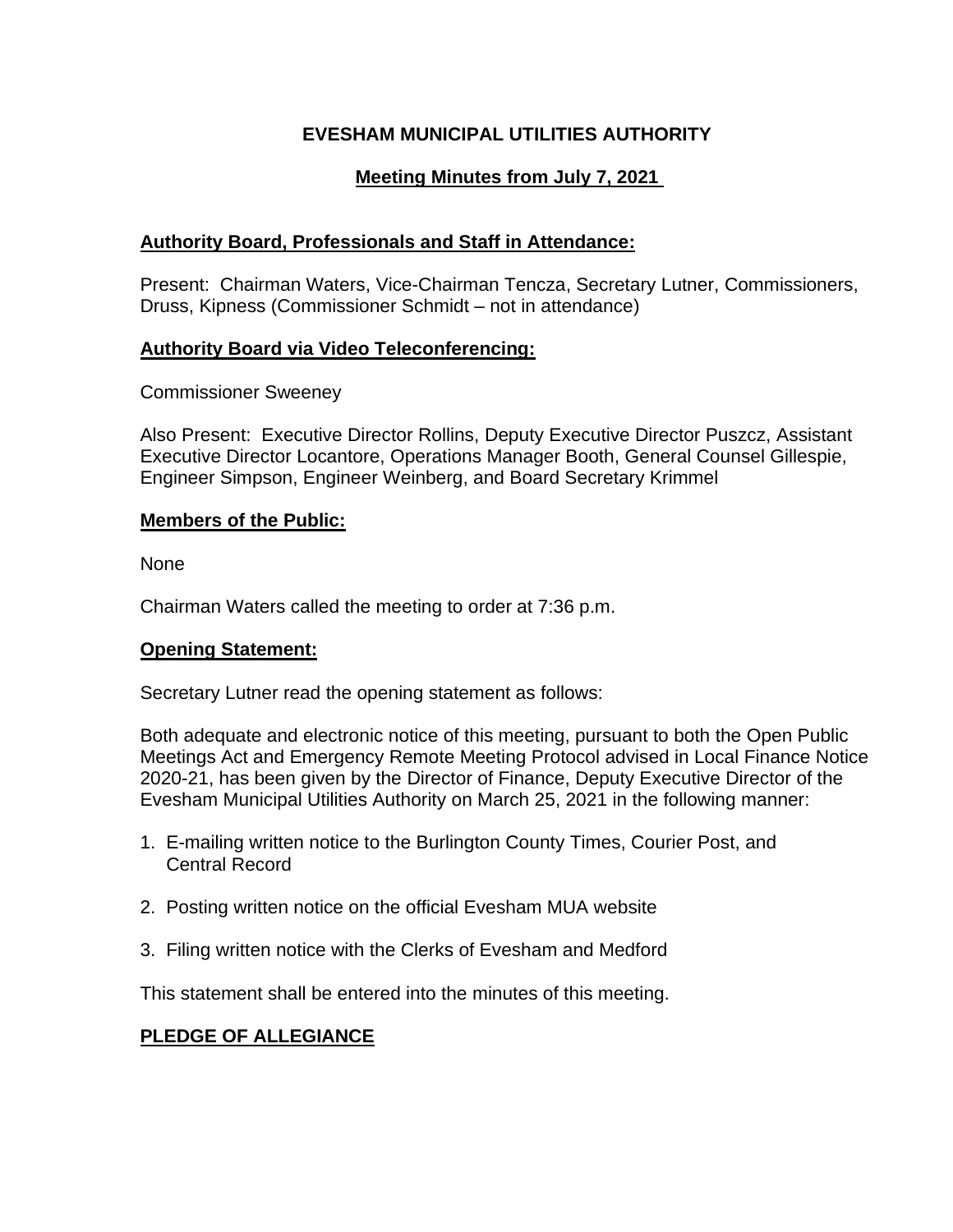#### **APPROVAL OF MINUTES**

**June 16, 2021** – On motion by Tencza, seconded by Druss, it was moved to approve the minutes of June 16, 2021.

RECORDED VOTE: AYE: Druss, Sweeney, Lutner, Tencza, Waters NAY: None ABSTAIN: None

MOTION CARRIED: 5-0-0

**PUBLIC COMMENT** (Agenda Items only)

None

#### **EXECUTIVE SESSION**

**Resolution 2021-108: Executive Session** – On motion by Tencza, seconded by Lutner, it was moved to enter into Executive Session at 7:38 p.m. for the purpose to discuss the Executive Director position.

RECORDED VOTE: AYE: Druss, Sweeney, Lutner, Tencza, Waters NAY: None ABSTAIN: None

MOTION CARRIED: 5-0-0

On motion by Tencza, seconded by Lutner, it was moved to come out of Executive session at 7:45 p.m.

RECORDED VOTE: AYE: Druss, Sweeney, Lutner, Tencza, Waters NAY: None ABSTAIN: None

MOTION CARRIED: 5-0-0

**Resolution 2021-109: Appointment of Executive Director** – On motion by Lutner, seconded by Sweeney, it was moved to appoint Jeffrey Booth as Executive Director.

RECORDED VOTE: AYE: Druss, Sweeney, Lutner, Tencza, Waters NAY: None ABSTAIN: None

MOTION CARRIED: 5-0-0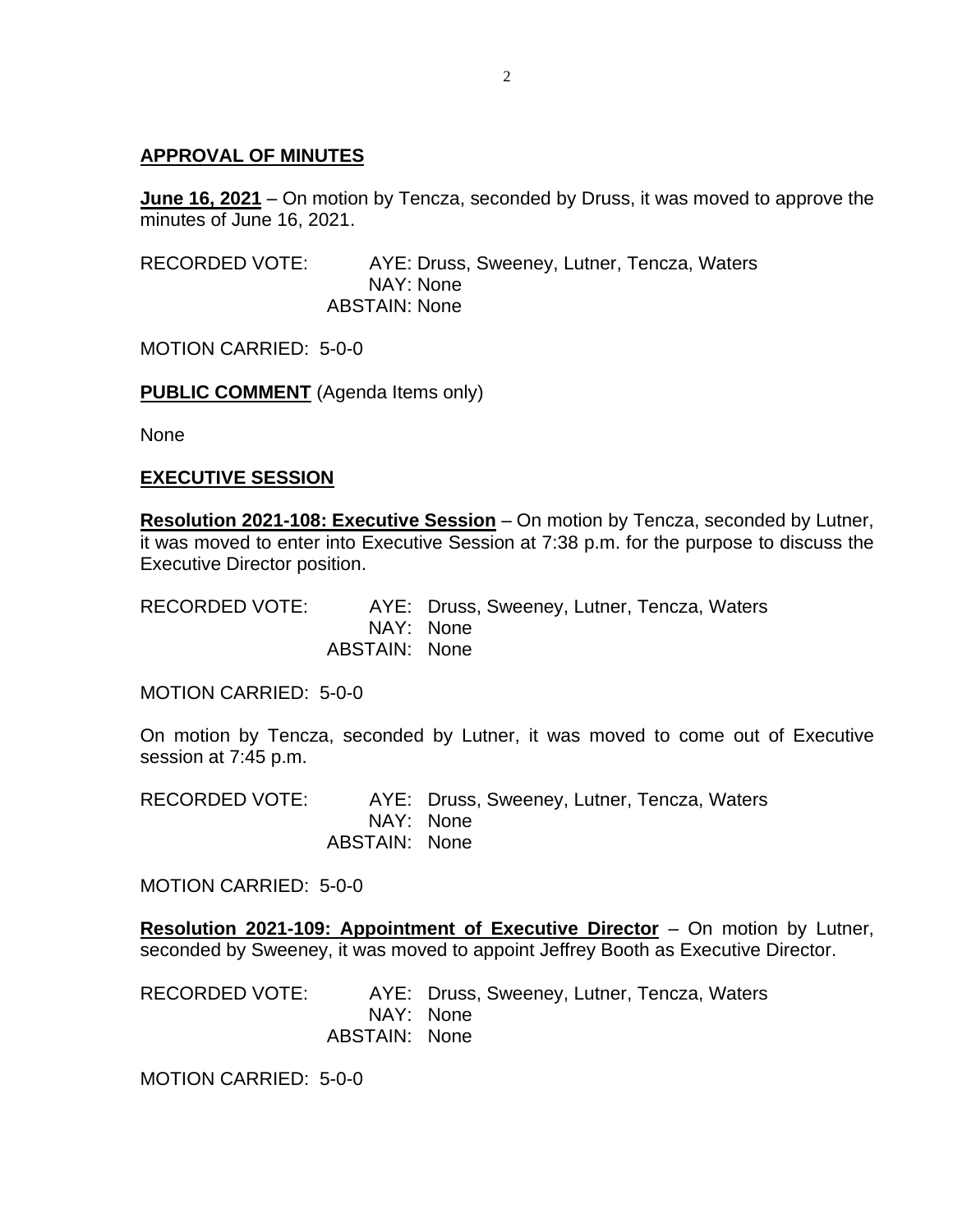**Resolution 2021-110: Approval of Employment Agreement** – On motion by Sweeney, seconded by Lutner, it was moved to approve the Executive Director Employment Agreement.

RECORDED VOTE: AYE: Druss, Sweeney, Lutner, Tencza, Waters NAY: None ABSTAIN: None

MOTION CARRIED: 5-0-0

**Resolution 2021-100: Payment of Bills** – On motion by Tencza, seconded by Lutner, it was moved to adopt **Resolution #2021-100** approving the payment of the June 2021 bills.

RECORDED VOTE: AYE: Druss, Sweeney, Lutner, Tencza, Waters NAY: None ABSTAIN: None

MOTION CARRIED: 5-0-0

**Resolution 2021-101: Refunds, Credits & Cancellations** – On motion by Lutner, seconded by Druss, it was moved to adopt **Resolution #2021-10** approving the June 2021 refunds, credits & cancellations.

RECORDED VOTE: AYE: Druss, Sweeney, Lutner, Tencza, Waters NAY: None ABSTAIN: None

MOTION CARRIED: 5-0-0

**Motion to approve a Connection Fee Rate Hearing** – On motion by Lutner, second by Tencza, it was moved to approve a connection fee rate hearing on August 4, 2021. Deputy Executive Director Puszcz advised the Board that the Authority is obligated to perform a calculation to determine the appropriate connection fee cost on an annual basis. The calculation is based on the total gallons of water billed for the prior year to determine the average daily water use to then determine the number of service units in the system. The Auditor provides an updated amount for the Authority's capital base for both water and sewer. The capital base amounts are the cost the Authority has invested in the system and is a major driver in the amount of the connection fee. As the capital base increases generally so does the connection fee. Deputy Executive Director Puszcz performed this calculation based on 2020 gallons billed and it reflects a need to increase the connection fees in both water and sewer. Water connection fees should increase by \$295.00 per connection to a new fee of \$2,845.00 and in sewer by \$692.00 to a new rate of \$7,507.00. The Authority continues to invest in its infrastructure and the connection fee adjustment is appropriate. If the Board wishes to proceed with the connection fee rate adjustment, we need a motion to approve a rate hearing at the August meeting.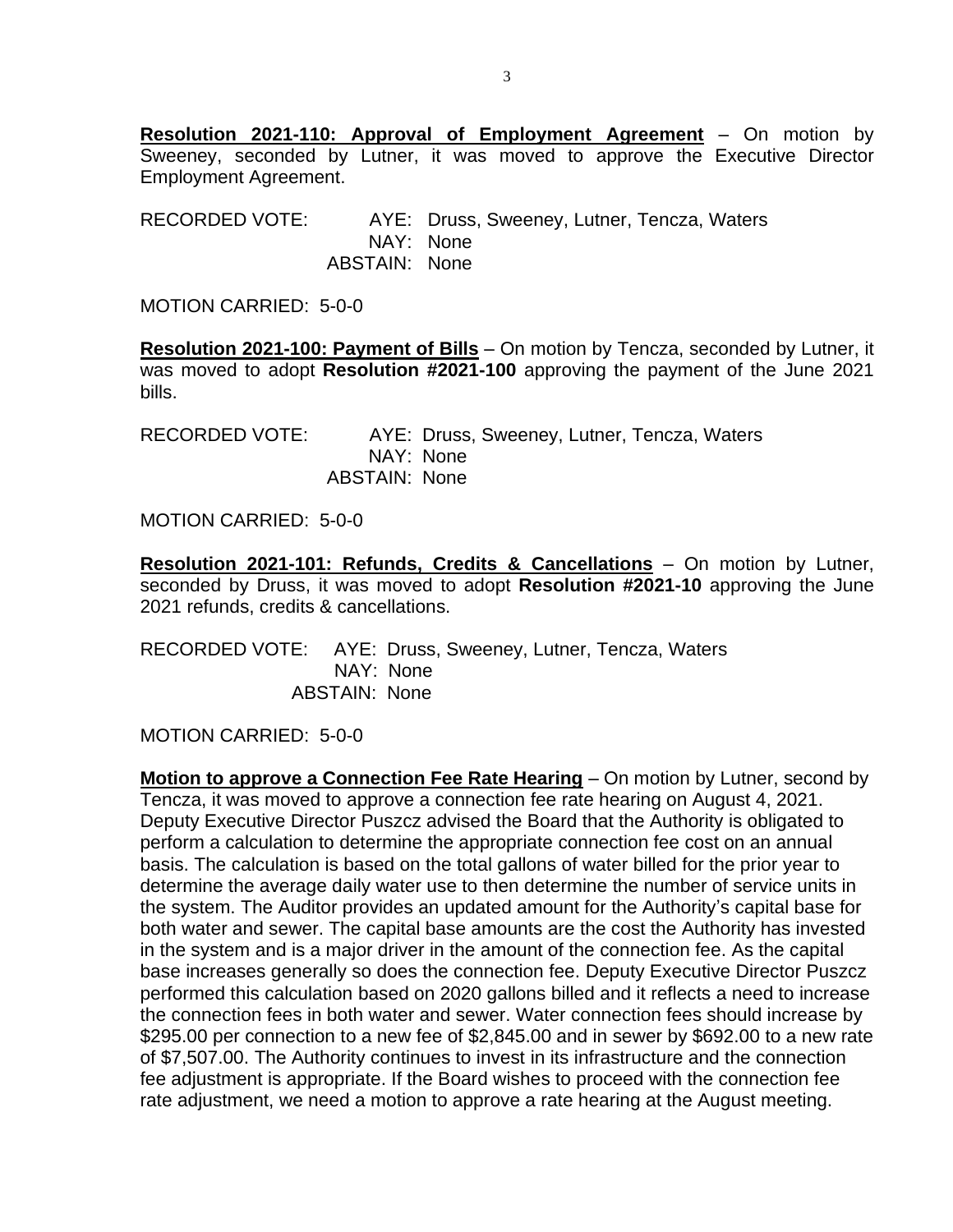#### RECORDED VOTE: AYE: Druss, Sweeney, Lutner, Tencza, Waters NAY: None ABSTAIN: None

MOTION CARRIED: 5-0-0

**Resolution 2021-102: Award of Contract in excess of \$6,600** – On motion by Lutner, seconded by Tencza, it was moved to adopt **Resolution #2021-102** awarding a contract to First Choice Auto Equipment Inc. in the amount of \$13,617.72 to remove and reinstall a Mohawk TP-26 lift and concrete pad at the Sharps Road garage. Executive Director Booth informed the Board that we currently have a lift that we do not use because it was installed incorrectly at our Sharps Road facility. We are having that lift disassembled and removed from Sharps Road and moving it to the Elmwood WWTP.

| <b>RECORDED VOTE:</b> |               | AYE: Druss, Sweeney, Lutner, Tencza, Waters |
|-----------------------|---------------|---------------------------------------------|
|                       |               | NAY: None                                   |
|                       | ABSTAIN: None |                                             |

MOTION CARRIED: 5-0-0

**Resolution 2021-103: Approval of Cash Management Plan for FY-22** – On motion by Lutner, seconded by Tencza, it was moved to adopt **Resolution #2021-103** approval of the Cash Management Plan for FY-22. Deputy Executive Director Puszcz explained that we approve our Cash Management Plan each fiscal year. It is a detailed plan of how we handle our cash assets. It includes all required balances and debt service payments which have been updated for the fiscal year 2022 plan including the two newest I-Bank loans for the ASR Wells and Locust Avenue Pump Station.

RECORDED VOTE: AYE: Druss, Sweeney, Lutner, Tencza, Waters NAY: None ABSTAIN: None

MOTION CARRIED: 5-0-0

**Resolution 2021-104: Award of Contract in excess of \$6,600** – On motion by Lutner, seconded by Tencza, it was moved to adopt **Resolution #2021-104** awarding a contract to Hach Company in the amount of \$13,079.08 for a Hach Sludge Depth Meter System for the Woodstream Plant. Executive Director Booth explained that this will install two meters at the Woodstream WWTP and will monitor sludge as it builds in the system. It allows our staff to adjust as needed at our facilities. Eventually these meters will be tied into our SCADA system.

RECORDED VOTE: AYE: Druss, Sweeney, Lutner, Tencza, Waters NAY: None ABSTAIN: None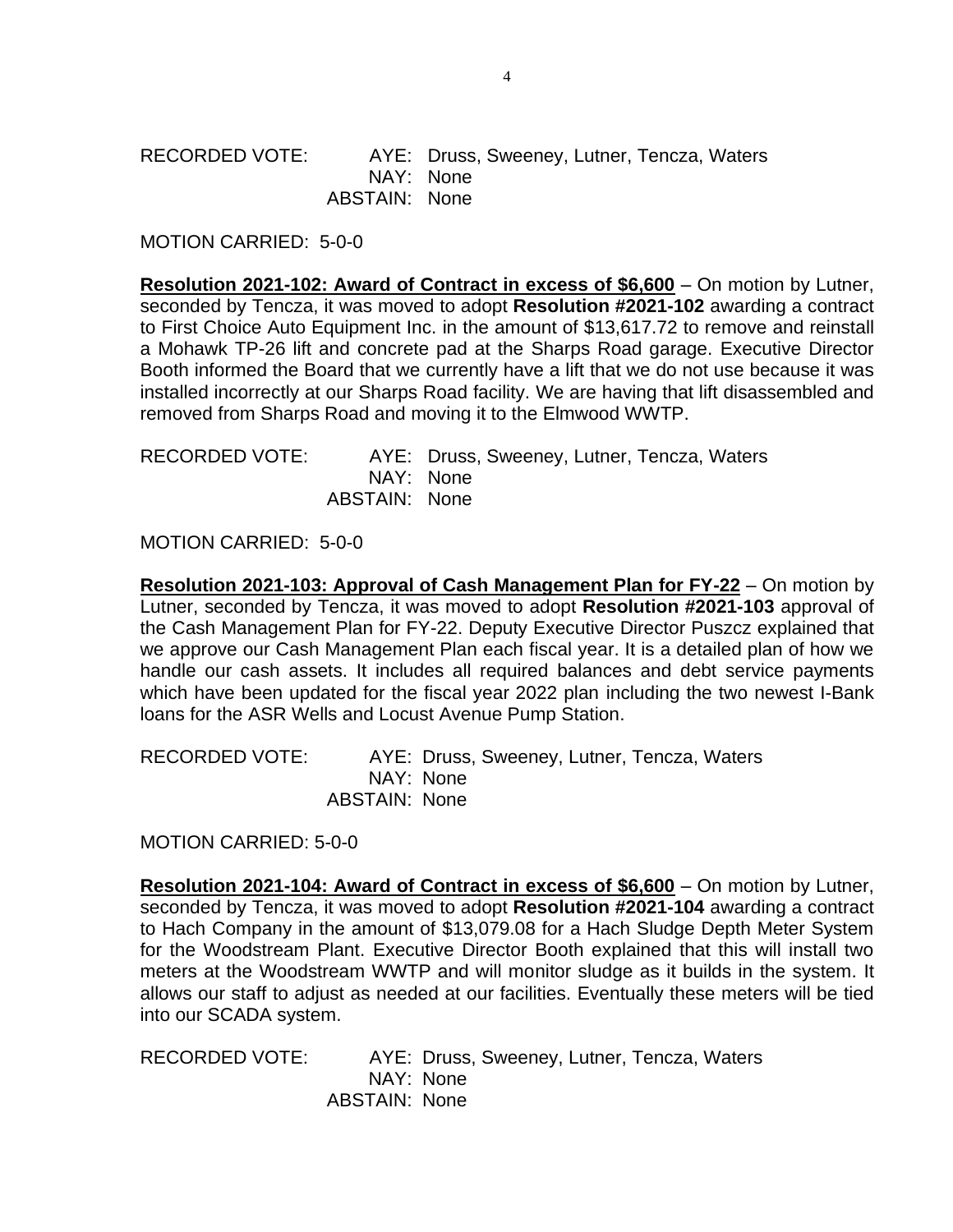MOTION CARRIED: 5-0-0

**Resolution 2021-105: Award of a one year contract extension** – On motion by Lutner, seconded by Druss, it was moved to adopt **Resolution #2021-105** awarding a one year contract extension to R.D. Zeuli Inc. for Emergency Repair Services. Executive Director Booth explained that this one year contract extension with R.D. Zeuli will be at no price increase to the Authority. R. D. Zeuli has provided great work and we feel no change is necessary this year.

RECORDED VOTE: AYE: Druss, Sweeney, Lutner, Tencza, Waters NAY: None ABSTAIN: None

MOTION CARRIED: 5-0-0

**Resolution 2021-106: Award of Contract in excess of \$6,600** – On motion by Lutner, seconded by Druss, it was moved to adopt **Resolution #2021-106** awarding a contract to Xylem Water Solutions USA, Inc. in the amount of \$15,822.27 for two (2) Flygt 4" Volute submersible pumps. Executive Director Booth explained that these pumps are a part of the return process in our wastewater treatment plants. The return process is vital to the life of our bacteria and organisms.

RECORDED VOTE: AYE: Druss, Sweeney, Lutner, Tencza, Waters NAY: None ABSTAIN: None

MOTION CARRIED: 5-0-0

**Motion to approve a proposal** – On motion by Lutner, seconded by Druss, it was moved to approve a proposal from Konica Minolta – All Covered for the purchase of three (3) United Threat Management (UTM) devices (total one time cost of of \$2,236) and monthly managed (UTM) services (\$855.00 per month) for a total contract price of \$18,481.00 for Woodstream Plant, Kings Grant Plant and the Control Room at Plymouth Dr. Water Tower. Deputy Executive Director Puszcz explained that All Covered is our IT support services vendor which currently provides our UTM services for Elmwood Plant and 100 Sharp Road locations, as those locations house most of our users. All Covered advised the Authority a few months ago that one of the firewalls at the Sharps Road location was nearing the end of its useful life and recommended for it to be replaced. It was discovered during this process that the outlying locations, Woodstream Plant, Kings Grant Plant and the Control Room at Plymouth Dr. Water Tower have firewalls that should be replaced as well and do not have the UTM support. The firewalls are preventative guards against cyber breaches, however; they are not continuously monitored without UTM support. The UTM services will provide all management, maintenance and patching as well as critical security event monitoring and in recording any event of cyber-attacks at these three sites. The cost to replace the firewalls is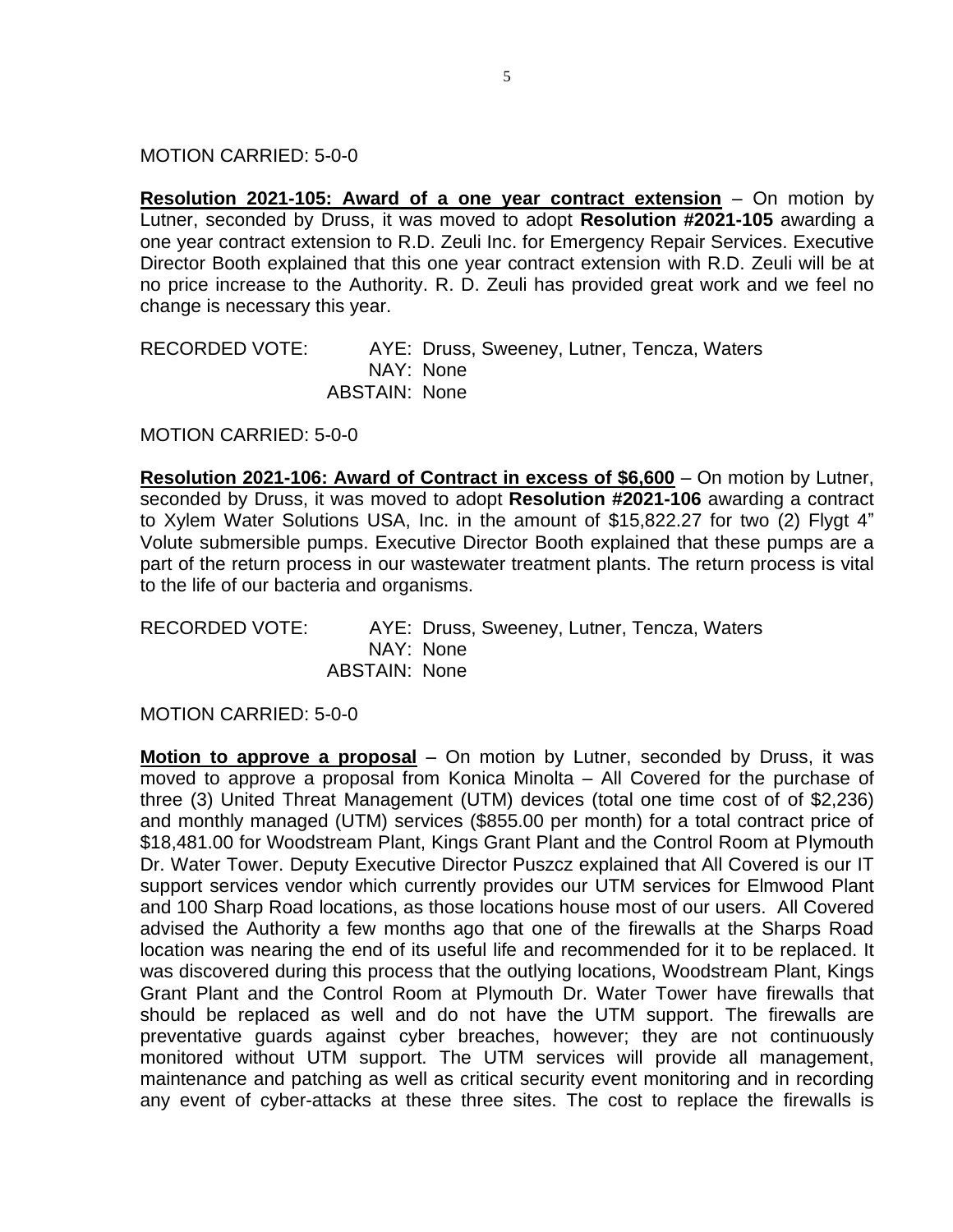relatively inexpensive - approximately \$3,200 for all three sites but the UTM services will increase our monthly support fee by \$855.00 per month which is \$285.00 per site.

RECORDED VOTE: AYE: Druss, Sweeney, Lutner, Tencza, Waters NAY: None ABSTAIN: None

MOTION CARRIED: 5-0-0

**Resolution 2021-107: Award of Contract in excess of \$6,600** – On motion by Lutner, seconded by Tencza, it was moved to adopt **Resolution #2021-107** awarding a contract to Perry i-Search for temporary part time clerical support at 100 Sharp Road. Deputy Executive Director Puszcz explained that the business office is in need for temporary part time clerical help. This position was originally full time but it has become apparent over the past year that the job functions of this position do not warrant a full time employee and can be outsourced as part time to reduce costs. Due to unanticipated sick leaves of absence, we obtained a temporary employee through Perry i-Search to assist for a few weeks. When it became apparent that it would be beneficial to go long term for part time outsourcing, we solicited three quotes from three temporary agencies. The RFQ requested hourly rates for 5 hours per day,15 days per month for a period of up to 6 months. Robert Half submitted the low quotation in the amount of \$27.80 per hour. Based on our calculations the difference in total contract price between Robert Half and Perry i-Search, who is the next low bidder, is \$270.00. The Authority has been using a temporary employee through Perry i-Search for the past few weeks. This employee has received all of the necessary training and has filled the gap in this part time position. Although Robert Half came in as low bid by \$0.60 per hour, awarding the contract would result in the necessity to train a new employee and essentially start all over. Upon calculating the Authority's cost for training a new temporary clerk, we have determined that the overall cost would be higher at approximately \$1,325.00 based on the anticipated 20 hours training. There is always the strong possibility that the first temporary employee does not work out, which could require more time and training for another employee. Because the low quote is immaterially less than the second quote, we request to award to Perry i-Search as the temporary staffing service for this assignment.

RECORDED VOTE: AYE: Druss, Sweeney, Lutner, Tencza, Waters NAY: None ABSTAIN: None

MOTION CARRIED: 5-0-0

#### **EXECUTIVE DIRECTOR'S REPORT**

Executive Director Rollins informed the Board that there were no water main breaks or sewer issues since our last meeting. There were five discolored water reports, but they were resolved with flushing of the lines.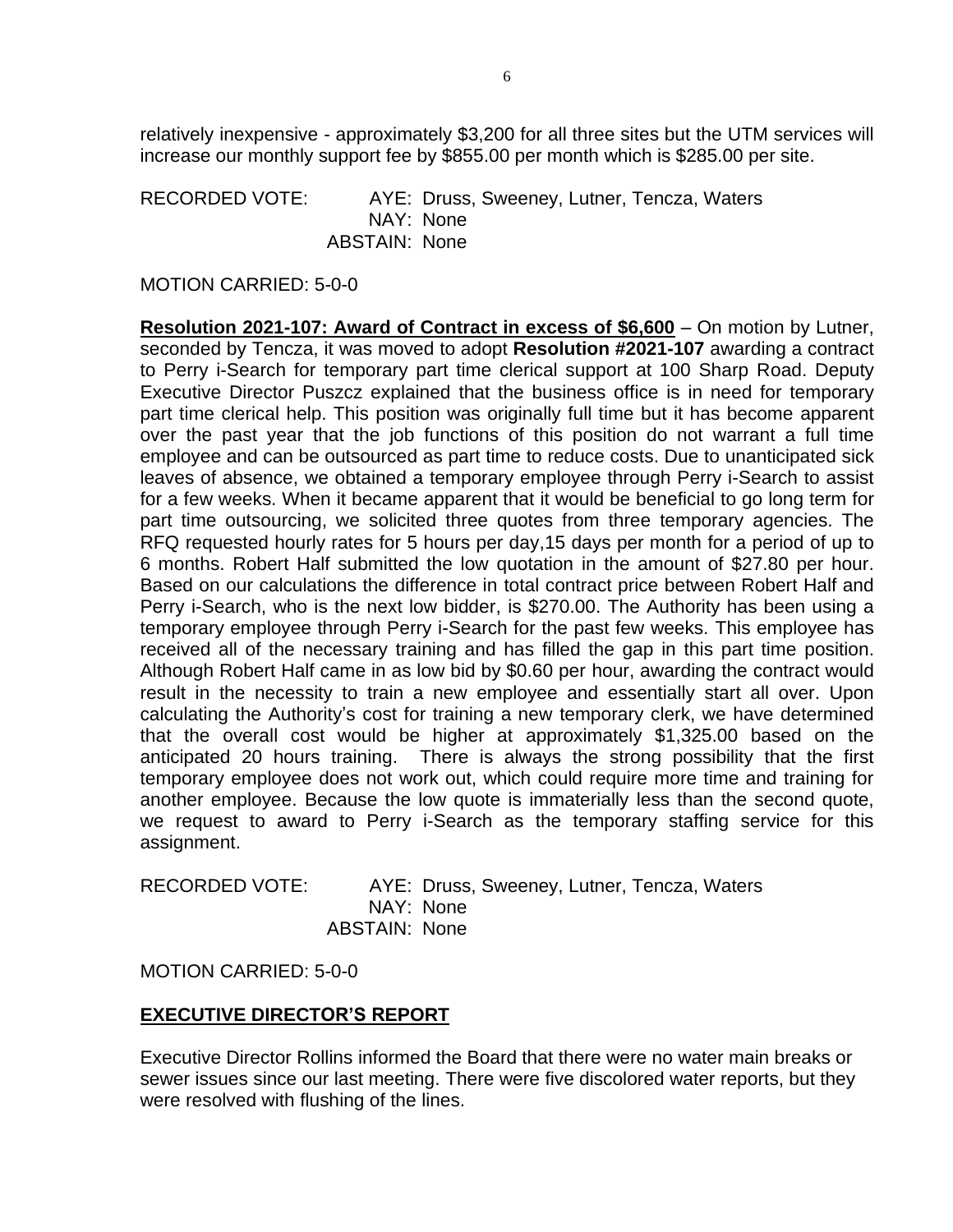Executive Director Rollins advised the Board that the water supply reserve that we currently have is 75 million gallons of water in surplus. This is approximately 12 days of water. This is very good considering that we have 2 wells down right now. Executive Director Rollins suggests for the Commissioners to continue monitoring that number.

Executive Director Rollins commemorated on his 30 years of service with the Authority. He has enjoyed working for the Authority. Executive Director Rollins said it has been his privilege to work with such dedicated employees throughout his career. He believes the Authority has a great team. He wishes the Authority great success for the future.

Executive Director Rollins introduced Assistant Executive Director Locantore to update the Board on personnel, safety and security. Assistant Executive Director Locantore advised the Board that every two years the MEL (Municipal Excess Liability) requires their members to update their employment practices liability program. They issue a list of the best practices and their members need to implement them to maintain in compliance. By staying in compliance, you maintain a lower deductible. The deadline for compliance is November 1, 2021. We are on track in maintaining our compliance. The two outstanding pieces are scheduling anti-harassment training and the Board adopting the new handbook. He hopes to have the final version of the handbook for approval at the August meeting.

Assistant Executive Director Locantore announced that the Authority is almost back to normal operations after Covid-19. He is happy to report to the Board that currently 59% of our employees are vaccinated. For those employees who are not vaccinated, we continue to require monthly covid testing and as well as masking and social distancing protocols.

Assistant Executive Director Locantore informed the Board that the Authority is currently in negotiations with the union representing our rank and file employees. Talks are going very well. We hope to present a draft of a successor agreement to the Personnel Committee in the near future for ratification.

Assistant Executive Director Locantore advised the Board that the Authority received our annual safety award from JIF. This award is based on a number of factors including mandatory safety training, quarterly safety committee meetings, attendance at executive safety committee meetings, toolbox talks, hazard inspections, etc. The Authority has had zero (0) loss time accidents since his last report. He showed appreciation to the MUA employees and supervisors for maintaining safety awareness.

#### **ENGINEER'S REPORT**

#### **Review of Engineer's Status Report**

**Update: South Side Water Storage Tank** – Nothing new to report.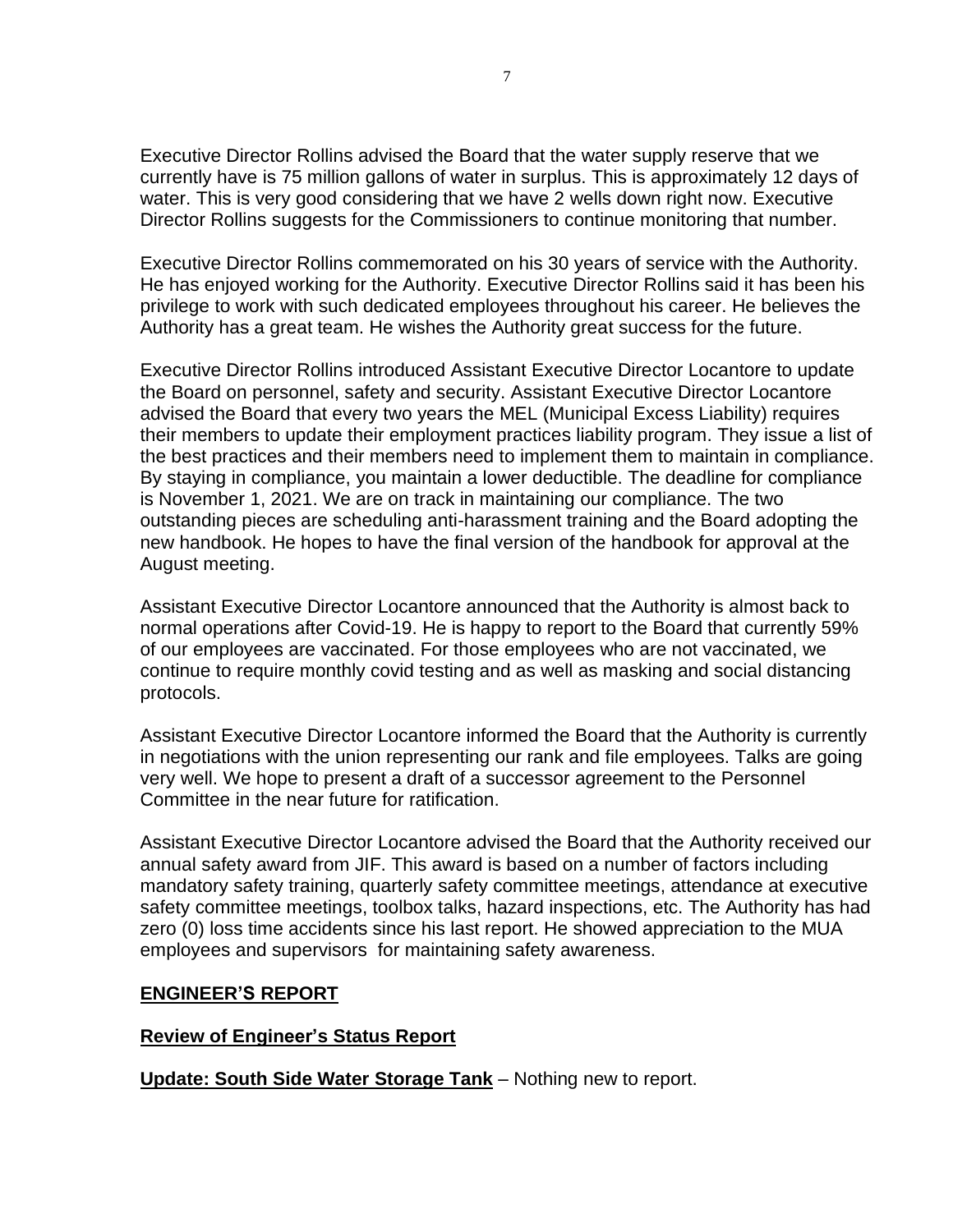**Update: Route 70 Water Main** – We have one outstanding easement that we are waiting on.

**Update: Route 70 Sewer Main** – We have one outstanding easement that we are waiting on.

**Update: Elmwood WWTP Resiliency Improvements** – Work is ongoing. They are waiting for flood gates to be delivered.

**Update: Knox Boulevard Water Main Replacement** – The contractor has fixed some of the handicap ramps that were not installed properly. Upon inspection after a storm, they were dry. The inspector will check after the next rain to make sure that those repairs were done properly.

**Update: Heritage Village (Phase 2) Water Main Replacement** – The design is complete. The plans for the road restorations are being prepared now. We should be ready to go out for bids by the August meeting.

**Update: Elmwood Storage Building** – This project has been placed on hold due to availability of funds.

**Update: Elmwood Tertiary Filter Rehabilitation** – The filter is scheduled for delivery tomorrow. A crane is in place for the filter to be installed. This project should be complete by next month.

**Update: Woodlake Drive Water Main** –Punch list items have been performed. There is one minor one that need to be completed. They will work with the homeowner's association to come to a solution.

**Update: Well No. 7 Building** –The design is complete and was submitted to the Code Officials in the Township. The Fire Marshall came back with a few comments late last week and they are incorporating those comments into the design before they go out to bid.

**Update: Greenbrook Drive Water Main Replacement** – RTW Construction is scheduled to pave in the last week of July.

**Update: Defense Drive Water Main Replacement** –The contractor has completed the water main replacement and services into the homes. They will now go into the pavement settlement period.

**Update: North Cropwell Sewer Siphon –** The design is complete. They will start accepting quotations from contractors in the near future. This project is less than \$40,000.00 and will not need to go out to bid.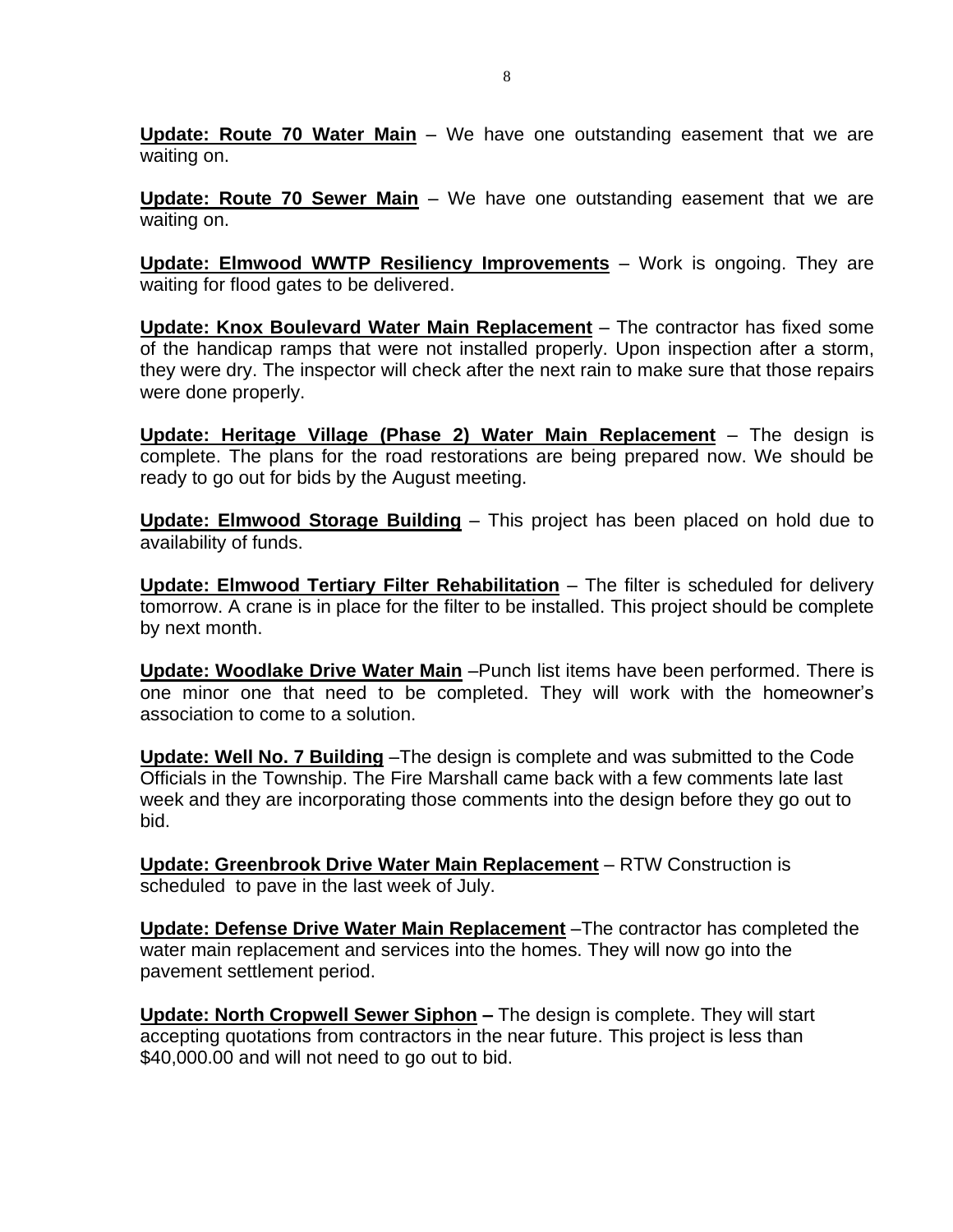## **Update: Kings Grant WWTP Internal Recycle Pipe –**

**Resolution 2021-112: Authorizing advertisement-** On motion by Lutner, seconded by Tencza, it was moved to adopt **Resolution #2021-112** authorizing advertisement for bids for Kings Grant WWTP Internal Recycle Pipe.

RECORDED VOTE: AYE: Druss, Sweeney, Lutner, Tencza, Waters NAY: None ABSTAIN: None

MOTION CARRIED: 5-0-0

**Update: Kings Grant Effluent Force Main Replacement –** The survey should be complete this month.

## **Update: Well No. 6 Re-drill –**

**Motion to Approve a Proposal** – On motion by Tencza, seconded by Druss it was moved to approve a proposal from Richard A. Alaimo Associates in the amount of \$130,000 to prepare plans and specifications for re-drill, including building modifications and restoration plus repairs to the pump and motors at Well No. 6, advertise for bids, recommend award of a construction contract and oversee the construction.

RECORDED VOTE: AYE: Druss, Sweeney, Lutner, Tencza, Waters NAY: None ABSTAIN: None

MOTION CARRIED: 5-0-0

**Motion to approve S-3/W-3 for Stoked Life Marlton, LLC** – On motion by Tencza, seconded by Lutner, it was moved to approve S-3/W-3 Stoked Life Marlton, LLC (also known as Playa Bowls) – Marlton Square – 300 Route 73 South

RECORDED VOTE: AYE: Druss, Sweeney, Lutner, Tencza, Waters NAY: None ABSTAIN: None

MOTION CARRIED: 5-0-0

**Motion to approve S-3/W-3 for Milex Construction** – On motion by Tencza, seconded by Lutner, it was moved to approve S-3/W-3 Milex Construction (Formerly Victoria Secret) – Marlton Square – 300 Route 73 South

RECORDED VOTE: AYE: Druss, Sweeney, Lutner, Tencza, Waters NAY: None ABSTAIN: None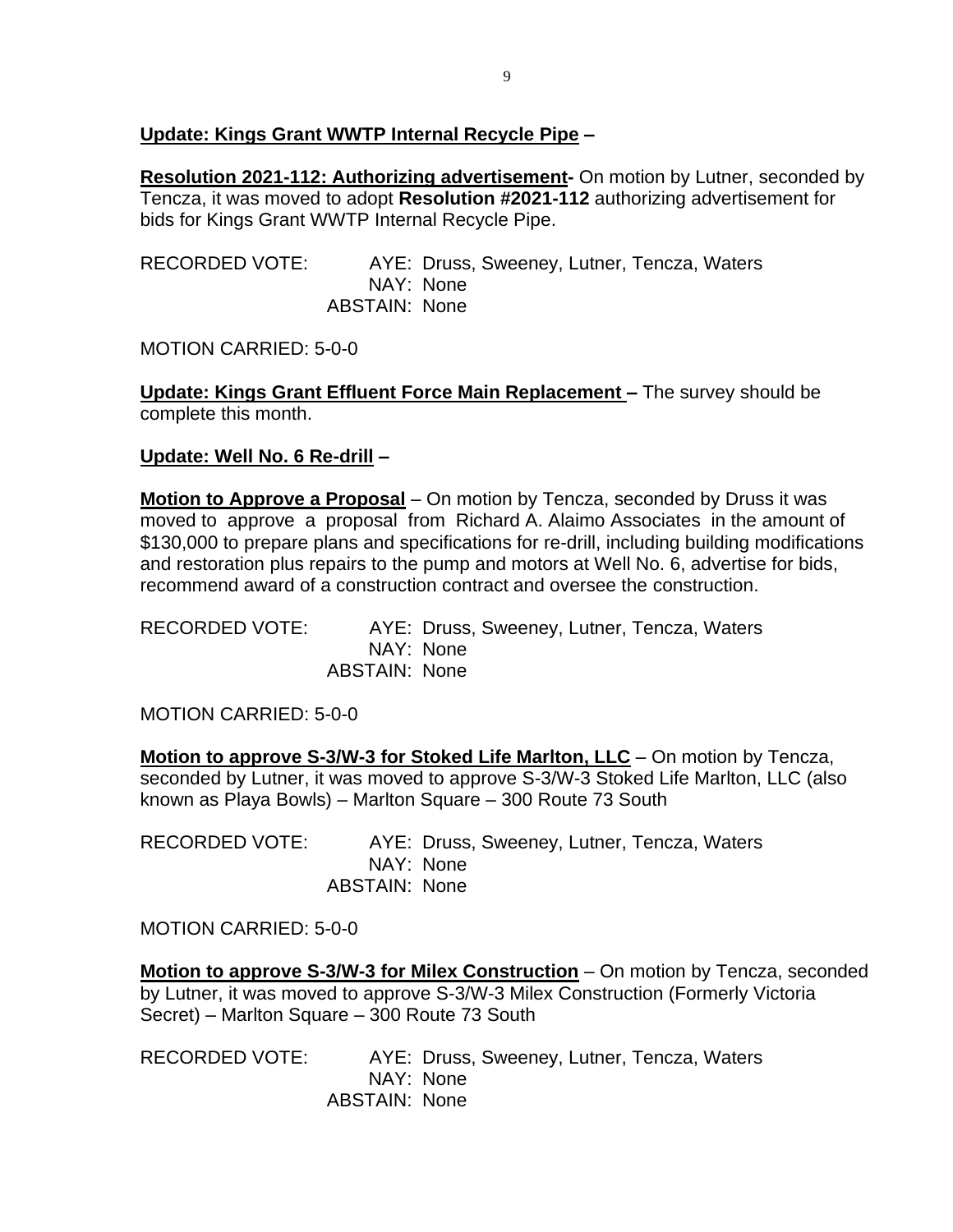MOTION CARRIED: 5-0-0

# **GENERAL COUNSEL'S REPORT**

General Counsel Gillespie congratulated Mr. Booth on his promotion to Executive Director. He looks forward to working with him. He also congratulated Executive Director Rollins on his retirement and wished him well. He believes that the Authority has a great team and it starts from the top.

## **PUBLIC COMMENT**

None

## **COMMEMORATION FOR YEARS OF SERVICE**

#### **Resolution 2021-111: Recognition of Service – Executive Director Jeffrey Rollins –**

On motion by Tencza, seconded by Lutner, it was moved to adopt **Resolution #2021- 111** for the recognition of Executive Director Jeffrey Rollins. Chairman Waters read the resolution and congratulated Executive Director Rollins for his 30 years of dedicated service to the Authority.

RECORDED VOTE: AYE: Druss, Sweeney, Lutner, Tencza, Waters NAY: None ABSTAIN: None

MOTION CARRIED: 5-0-0

#### **BOARD COMMENTS**

Commissioner Druss expressed his appreciation to Executive Director Rollins on his commitment and contributions that he has made to our rate paying residents, the entire water industry and the Authority. He believes Executive Director Rollins made a great example for everyone to live by. He also congratulated Mr. Booth on his promotion.

Commissioner Kipness expressed appreciation to Executive Director Rollins. He believes that the industry really respects Executive Director Rollins. He also congratulated Mr. Booth on his promotion and he believes he will have the Board assistance. He believes it is in everyone's best interest for him to succeed.

Commissioner Sweeney congratulated Executive Director Rollins and wished him a happy and healthy retirement. He also congratulated Operations Manager Booth on his promotion.

Commissioner Lutner congratulated Mr. Booth on his promotion as Executive Director. He believes he will do a great job. He also expressed appreciation to Executive Director